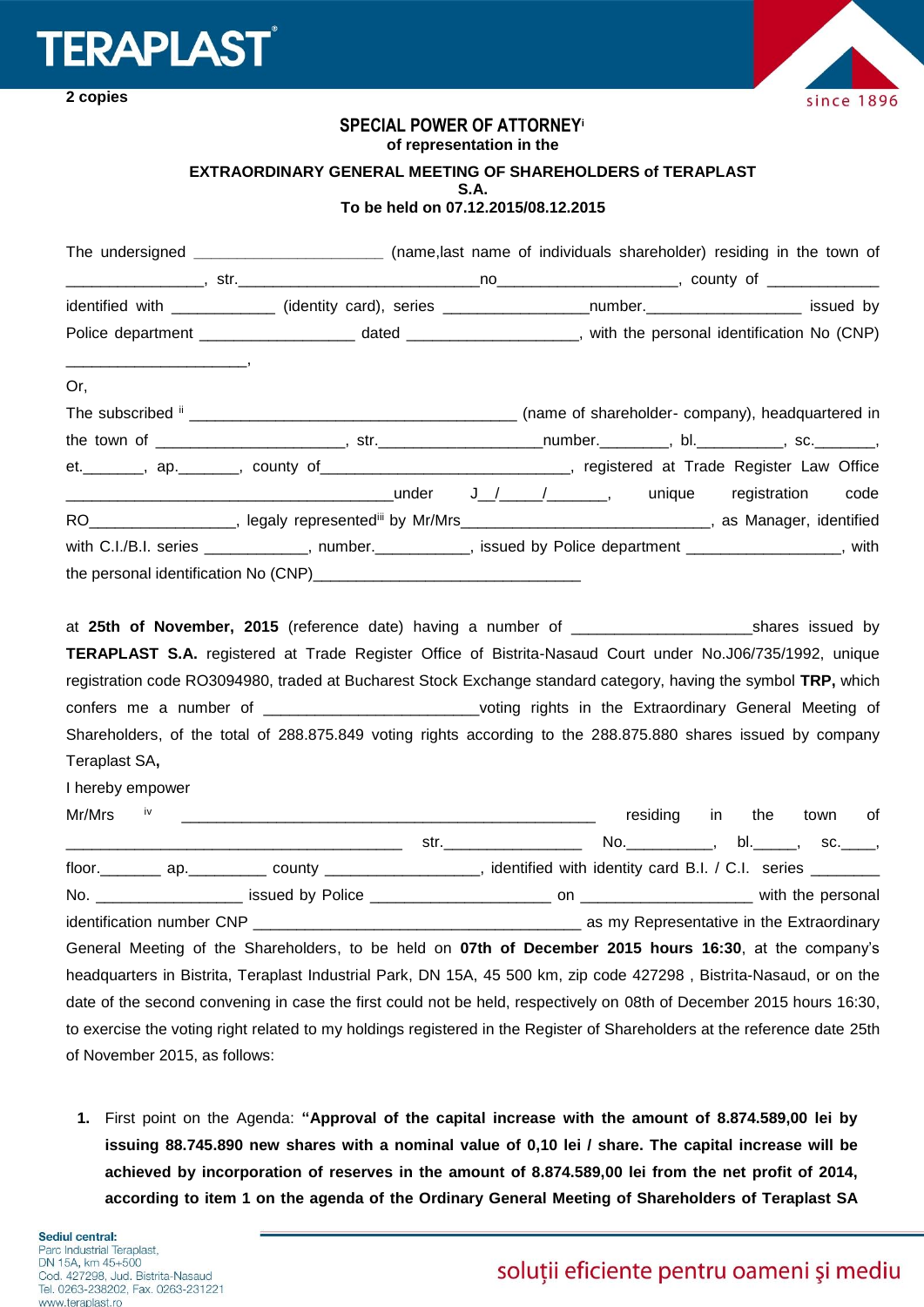**dated 7th of December 2015 and the issuance of 88.745.890 new shares with a nominal value of 0,10 lei / share. The newly issued shares will not change the percentage holding of shareholders and will be distributed free of charge to all shareholders registered in the Shareholders Register at the registration date to be determined by the GMS. Each shareholder registered in the Register of Shareholders on the registration date will be allocated a number 30.72111455 new shares to each 100 shares owned , by complying with the following rounding algorithm:**

- **0,5 shares or more, shall be rounded upwards to the integer number;**
- **Below 0.5 shares shall be rounded downwards to the integer number."**

| For | <b>Against</b> | Abstaining |
|-----|----------------|------------|
|     |                |            |

**2.** Second point on the Agenda: **"** Approval of a share buyback program, according to the applicable legal **procedures, with the following terms: a maximum of 2,000,000 shares (0.69% of total shares composing the share capital) with a nominal value of 0.1 lei / share to a minimum price equal to the market price BVB from the moment of purchase and a maximum price of 1 leu / share, within a budget of 1,000,000 lei for a period not exceeding 18 months from the date of publication of the EGM's Decision in the Official Gazette Part IV in order to implement a remuneration system to ensure compliance with the principle of long-term performance and a loyalty program for employees , respectively granting a mandate to Board of Directors for the fulfillment of that decision."**

| <b>For</b> | <b>Against</b> | Abstaining |
|------------|----------------|------------|
|            |                |            |
|            |                |            |

**3.** Third point on the Agenda: **"Approval of updating the Articles of Association in accordance with the approved pt. 1 of this as follows:**

Art. 7. Paragraph. (1) "The subscribed and paid share capital of the Company TERAPLAST SA is of **28.887.588 lei divided into a number of 288.875.880 nominal shares with a nominal value of 0,1 lei each", shall be amended to read as follows:** 

**"The subscribed and paid share capital of TERAPLAST SA is of 37.762.177 lei divided into a number of 377.621.770 nominal shares with a nominal value of 0,1 lei each."**

| For | <b>Against</b> | Abstaining |
|-----|----------------|------------|
|     |                |            |

**4.** Fourth point on the Agenda: **"Establishing the registration date which serves to identify the shareholders who will be affected by the decisions adopted by the Extraordinary General Meeting of Shareholders."**

**The date proposed by the Board of Directors is December the 23rd 2015:**

| For | <b>Against</b> | Abstaining |
|-----|----------------|------------|
|     |                |            |

**The date proposed according to the amendment request no. 384813/19.11.2015 is January 29th 2016.**

| For | <b>Against</b> | Abstaining |
|-----|----------------|------------|
|     |                |            |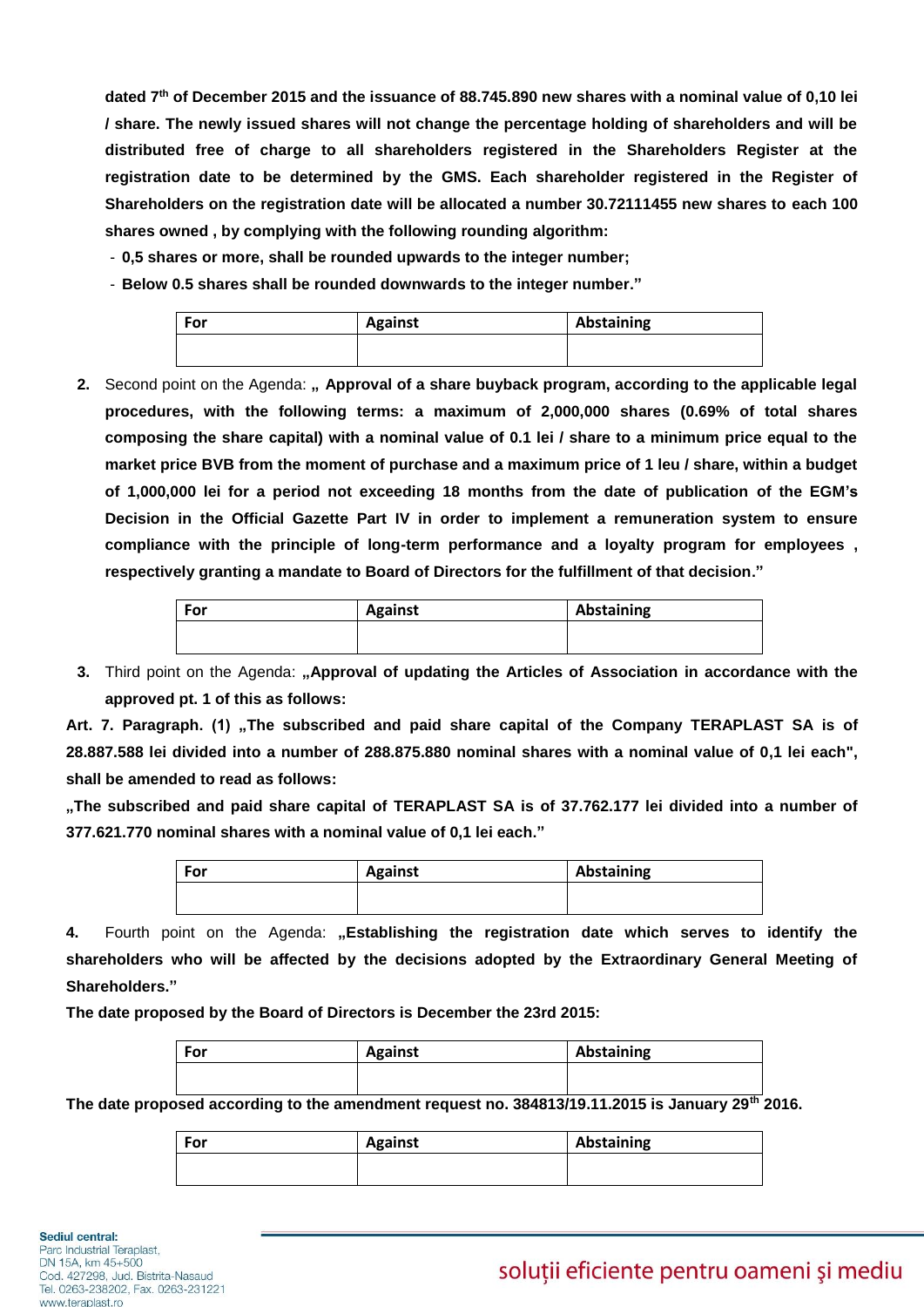**5.** Fifth point on the Agenda: **"Approval of the date December the 22nd 2015 as "ex-date", respectively the date previous to the registration date when the financial instruments, subject of the decision of the corporate bodies, are transacted without the rights resulting from such decision, pursuant to art. 2 letter f) of Regulation No. 6/2009 regarding the exercise of certain rights of the shareholders within the general assemblies of the trading companies, amended and completed by Regulation no. 13/2014 regarding the amendment and completion of certain regulations issued by the Security National Board (herein referred to as Regulation CNVM no. 6/2009)":**

| For | <b>Against</b> | Abstaining |
|-----|----------------|------------|
|     |                |            |

**The date proposed according to the amendment request no. 384813/19.11.2015 is January 28th 2016.**

| For | <b>Against</b> | Abstaining |
|-----|----------------|------------|
|     |                |            |

**6.** Sixth point on the Agenda: **"Establishing the payment date, date to which the distribution of the income associated with the securities holders, consisting in cash or shares, becomes certain. The date proposed by the Board of Directors is February 19th 2016."**

| For | <b>Against</b> | Abstaining |
|-----|----------------|------------|
|     |                |            |

**7.** Seventh point on the Agenda: **"Empowering the Chairman of the Board of Directors, Mr. Dorel Goia to sign for and on behalf of all shareholders present at the assembly, the Decision of the Extraordinary General Meeting of the Shareholders."**:

| For | <b>Against</b> | Abstaining |
|-----|----------------|------------|
|     |                |            |

**8.** Eighth point on the Agenda: **"Empowering the legal adviser, Mrs. Diana Pavel, identified by ID series X.B. no. 285285, issued by the Police Department of Bistrita on 07.10.2009, to accomplish all formalities regarding registration of the Decision of A.G.E.A. at the Trade Register of Bistrita-Nasaud Law Court and to publish such decision in the Official Gazette of Romania, Part IV"**.

| For | <b>Against</b> | Abstaining |
|-----|----------------|------------|
|     |                |            |
|     |                |            |

## **I hereby attach a copy of the ID <sup>v</sup>/register certificate vi.**

The undersigned I hereby give discretionary voting power to the above appointed representative, for the problems which have not been identified and included on the agenda until the present, in accordance with the legal provisions in force

This special power of attorney contains information in accordance with the Law no.297/2004 regarding capital market, C.N.V.M. Regulation No. 1/2006, modified by C.N.V.M. Regulation No. 31/2006, and by C.N.V.M Regulation No. 6/2009. This special power of attorney shall be signed and dated by the principal shareholder. The special power of attorney shall be completed by the principal shareholder under all entries submitted.